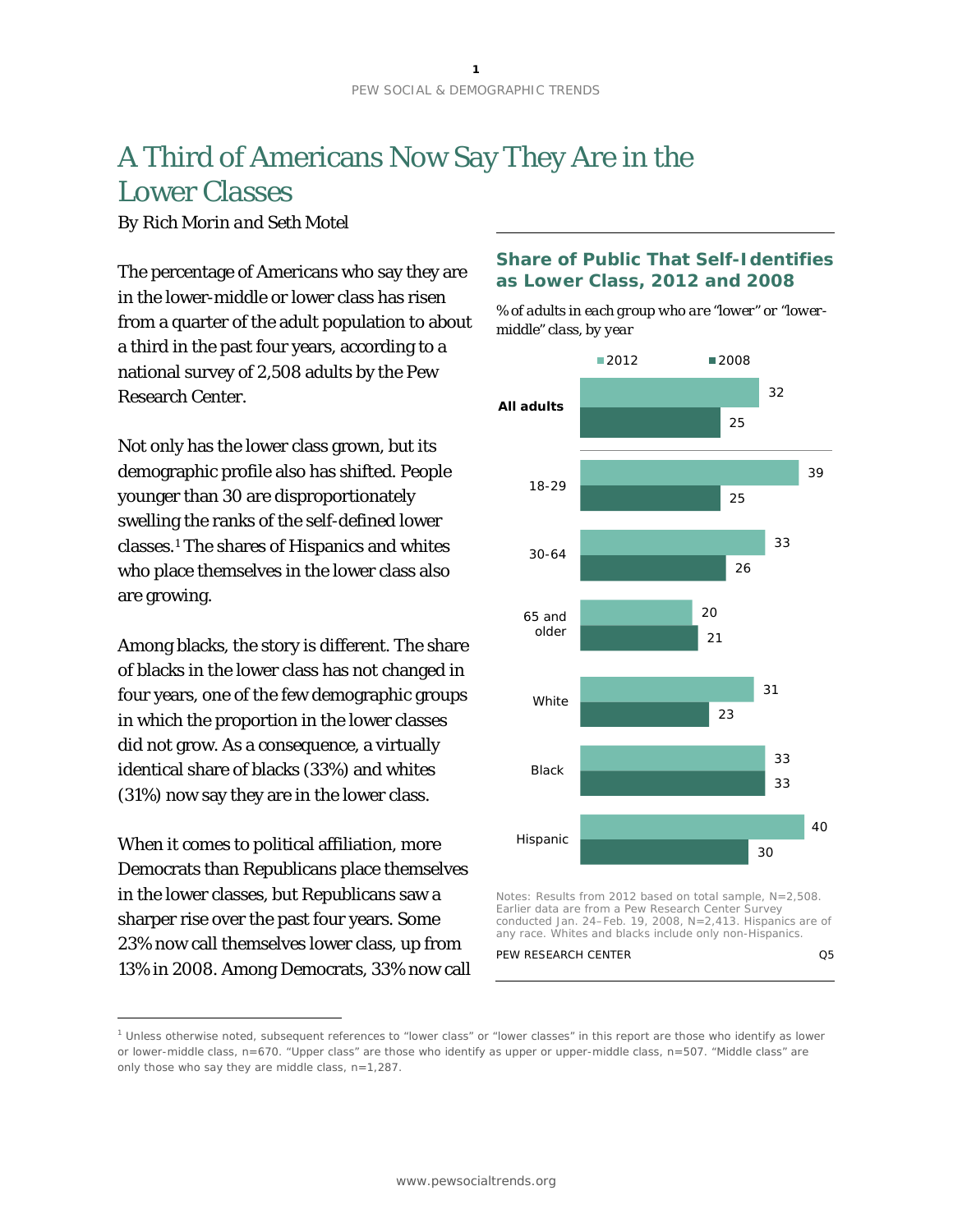themselves lower class, compared with 29% in 2008.

The survey finds that hard times have been particularly hard on the lower class. Eight-in-ten adults (84%) in the lower classes say they had to cut back spending in the past year because money was tight, compared with 62% who say they are middle class and 41% who say they are in the upper classes. Those in the lower classes also say they are less happy and less healthy, and the stress they report experiencing is more than other adults.

As they look to their own future and that of their children, many in the lower class see their prospects dimming. About three-quarters (77%) say it's harder now to get ahead than it was 10 years ago. Only half (51%) say that hard work brings success, a view expressed by overwhelming majorities of those in the middle (67%) and upper classes (71%). While the expectation that each new generation will surpass their parents is a central tenet of the American Dream, those lower classes are significantly more likely than middle or upper-class adults to believe their children will have a worse standard of living than they do.

#### **A Note on Measuring Social Class**

To measure social class, the Pew Research surveys in [2](#page-1-0)012 and 2008<sup>2</sup> asked respondents this question: "If you were asked to use one of these commonly used names for the social classes, which would you say you belong in: the upper class, upper-middle class, middle class, lower-middle class or lower class?" Few respondents in either survey placed themselves in the "lower class" or "upper class" categories. So for this report "lower class" constitutes those who placed themselves in the lower or lower-middle class. Those who identified themselves as upper or upper-middle class are combined to form the "upper class" group.

1

# **What Class Do You Belong In?**

*%*

|                           | 2012 | 2008 |
|---------------------------|------|------|
| Lower (NET)               | 32   | 25   |
| Lower class               | 7    | 6    |
| Lower-middle class        | 25   | 19   |
| Middle class              | 49   | 53   |
| Upper (NET)               | 17   | 21   |
| Upper-middle class        | 15   | 19   |
| Upper class               | 2    | 2    |
| Don't know/Refused (VOL.) |      |      |

Notes: Results from 2012 based on total sample, N=2,508. Earlier data are from Jan. 24-Feb. 19, 2008, Pew Research Center survey, N=2,413. Respondents were asked to place themselves in one of five commonly used names for social classes: the "lower class," "lower-middle class," "middle class," "upper-middle class" or "upper class."

PEW RESEARCH CENTER Q5

<span id="page-1-0"></span> $2$  Results from 2012 based on telephone interviews with a nationally representative sample of 2,508 adults conducted July 16 to 26. Earlier data are from a telephone survey conducted Jan. 24 to Feb. 19, 2008 with a nationally representative sample of 2,413 adults.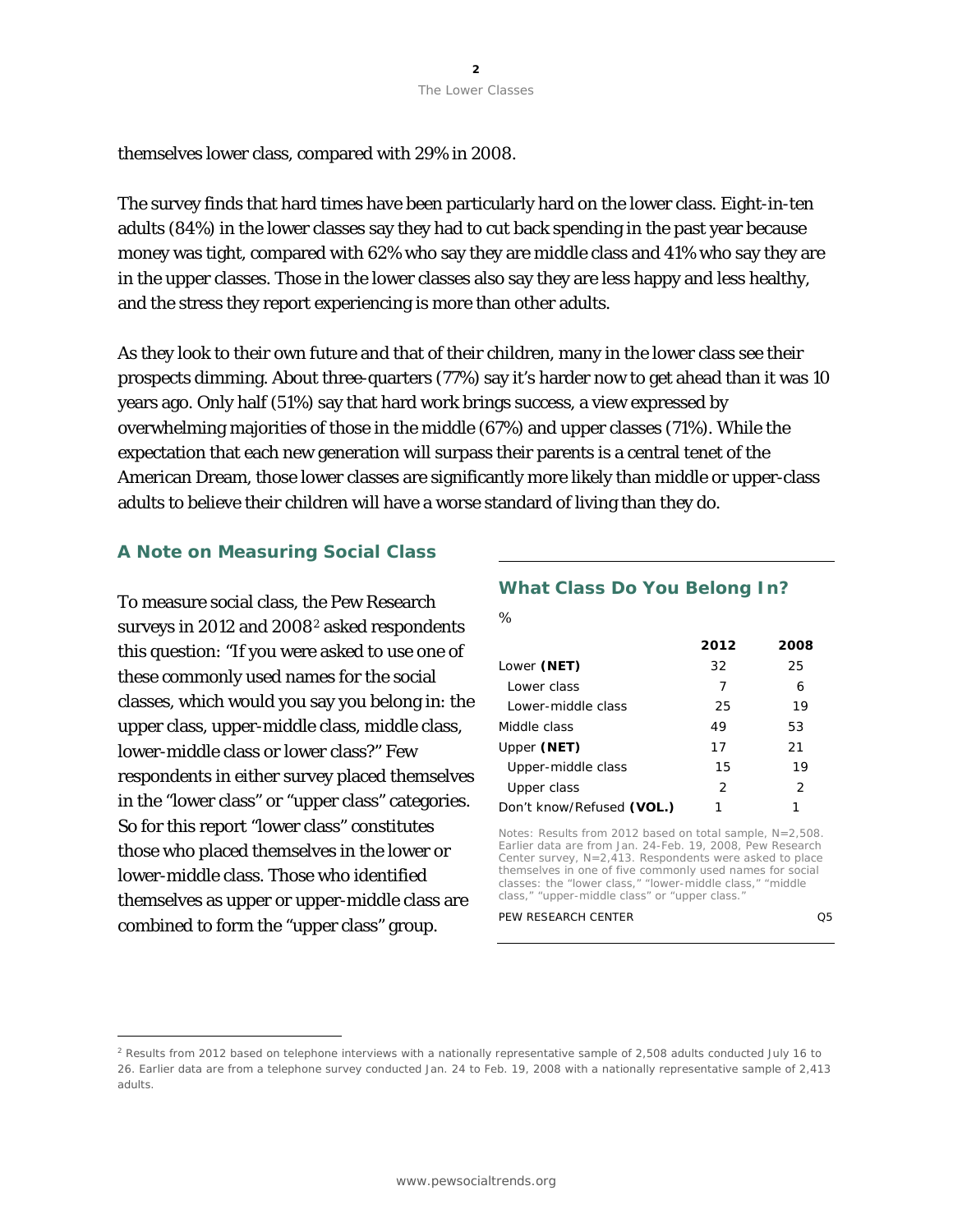## **The Demographics of Class Change**

About a third of all adults (32%) now say they are in the lower class, up from 25% in a Pew Research Center survey conducted in early 2008.

This increase can be seen to one degree or another in most—but not all—demographic groups analyzed for this report. But it is particularly striking among young adults, who by their own self-definitions have moved into the lower classes at nearly twice the rate for the population as a whole.

Fully 39% of adults ages 18 to 29 now say they are in the lower class, a 14 percentage point increase since 2008. Four years ago, young people were no more likely than other age group to identify as either lower or lowermiddle class. Today, about twice the share of

#### **Education and the Lower Class**



*% in lower class, by education level and year*

young people than adults ages 65 and older say they stand on the bottom rungs of the social ladder (39% vs. 20%).

Larger shares of whites (31% vs. 23%) and Hispanics (40% vs. 30%) today than in 2008 also say they are in the lower class. In contrast, there has been no increase in the proportion of blacks who identify as lower class (33% in both surveys).

As a result, whites today are no more likely than blacks to say they are in the lower class (31% vs. 33%), a change from four years ago when a significantly larger share of blacks identified with the lower classes (23% vs. 33%).

The survey also found that a good education offered some protection from falling into the lower class. Among those adults who attended college but did not graduate, the share who place themselves in the lower class increased by 12 percentage points to 36% in the past four years. At the same time, the proportion with no more than a high school diploma who say they are in the lower class rose by 9 points to 41%.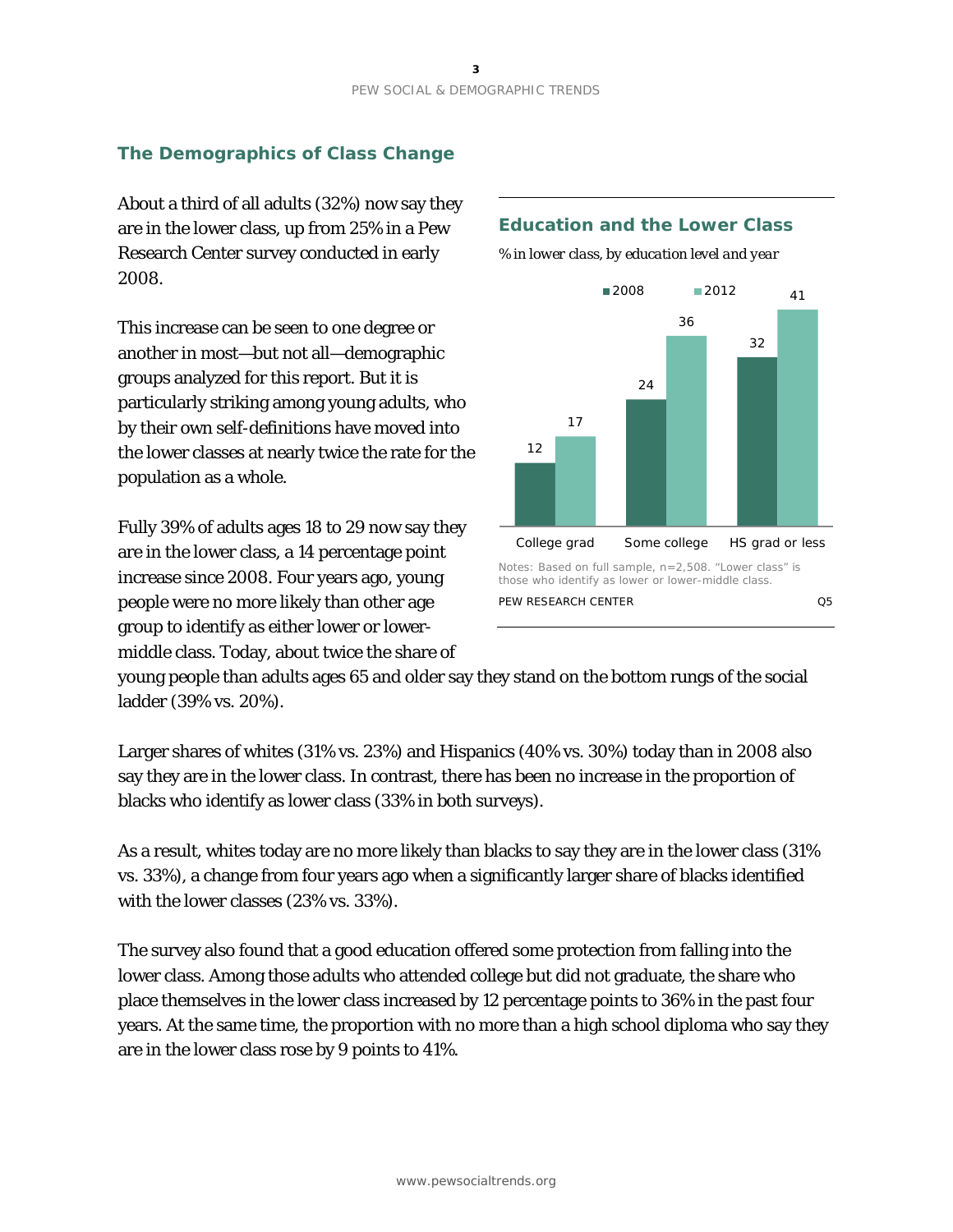In contrast, the share of college graduates who place themselves in the lower class grew from 12% to 17%. This finding echoes the results of other Pew Research surveys that found those

with a college degree as a group experienced relatively fewer financial problems during the Great Recession than those with less education.[3](#page-3-0)

The increase in the proportion who say they are in the lower class has been somewhat more uniform in other core demographic groups. For example, roughly a third of all men (34%) and women (31%) say they are in the lower class, an eight- and seven-percentage point increase, respectively, from 2008.

**More Republicans, Conservatives Say They Are in the Lower Class than in 2008**

Nearly twice the proportion of Republicans now place themselves in the lower class than did so four years ago (23% vs. 13%).

The share of political independents who say they are in the lower classes also increased to 37%, a 10 percentage point increase over 2008. About a third of all Democrats say they are lower class (33%), compared with 29% four years ago, a change that is not statistically significant.

1

#### **Politics and the Lower Class**

*% in each group who fall into the lower class, by year*





#### <span id="page-3-0"></span><sup>3</sup> For a more complete analysis of the impact of the Great Recession, se[e "How the Great Recession Has Changed Life in America."](http://www.pewsocialtrends.org/2010/06/30/how-the-great-recession-has-changed-life-in-america/)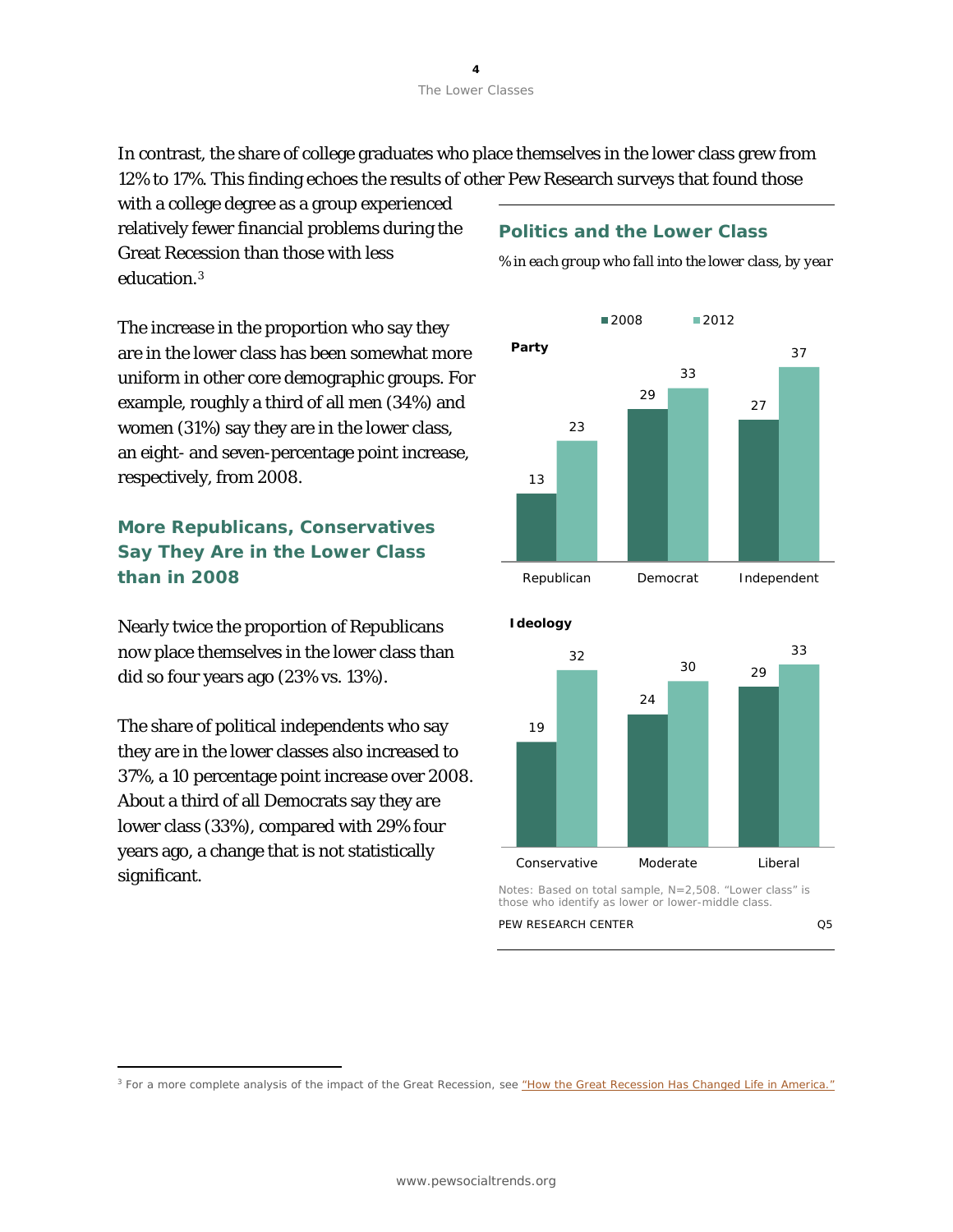While the share of Republicans who place themselves in the lower class has increased, the GOP is still underrepresented among the lower classes relative to its numbers in the overall

population. Overall about 16% of the lower class identifies with the Republican Party, while the GOP makes up about 22% of the population. In contrast, the percentages of the lower class who identify as Democrats and independents mirror their overall proportions in the country as a whole. A third (34%) of the lower class are Democrats and 43% are independents, while nationally a third of adults (33%) say they are Democrats and 38% are independents.

The survey also finds that the proportion of self-described conservatives who are in the lower class also has surged, rising from 19% in 2008 to 32% in the latest Pew Research survey. In contrast, the proportion of moderates increased from 24% to 30%. A third of all liberals (33%) placed themselves in the lower class, while 29% did in 2008, though this change was not statistically significant.

As a result of these shifts, roughly equal shares of conservatives (32%), moderates (30%) and liberals (33%) say they stand on the bottom rungs of the social ladder now.

Are either the Republicans or Democrats the "party of the poor?" Some have claimed that the Democrats mostly favor the

poor and disadvantaged over the interests of other Americans. Those in the lower class disagree—and so do adults in the middle and upper classes. Overall, only about three-in-ten adults in the lower, middle and upper classes say the Democrats favor the poor. In contrast, only about 3% of all adults say the GOP is primarily concerned about needs of Americans living in poverty.

#### **Moving Up, Moving Down and Staying in Place**

Another set of survey questions underscores the difficulty that many of those in the lower class face moving into the middle or upper classes. At the same time, these results document considerable movement up the social ladder among those raised in lower-class households.

#### **Who Is (and Is Not) The Party of the Poor**

*% of those in each social class who say the Republican/ Democratic Party mostly favors the poor*



Notes: Based on total sample, N= 2,508. "Upper class" is those who identify as upper or upper-middle<br>class: "lower class" is those who class; "lower class" is those who identify as lower or lower-middle class.

PEW RESEARCH CENTER Q25, 26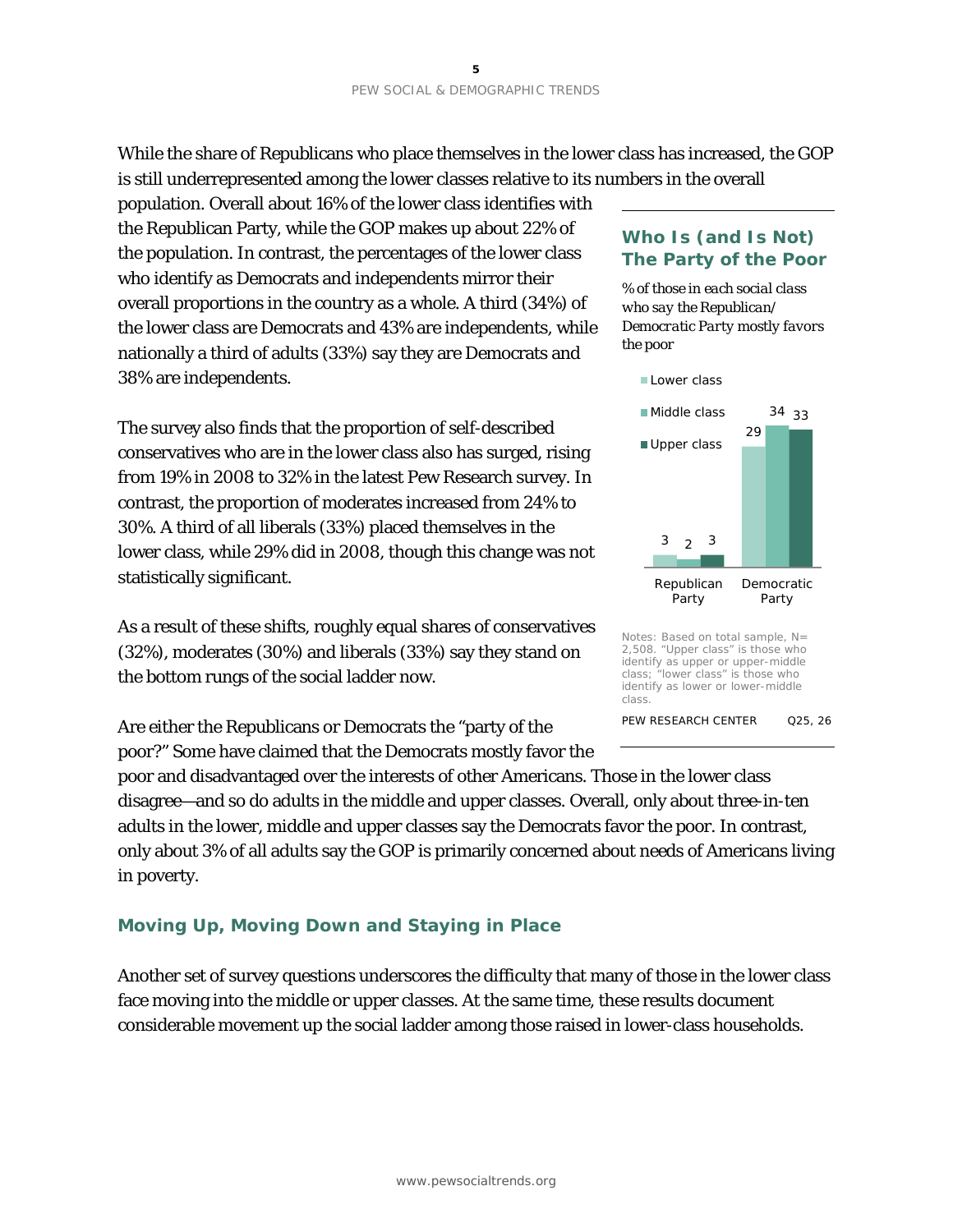To measure social mobility, the survey asked two questions. The first one asked respondents which class they currently belonged to: the lower, lower-middle, middle, upper-middle or

upper class. A follow-up question asked where they would place their families when they were growing up. By comparing respondents' answers to the two questions, it is possible to see who has moved up the social ladder from where their families stood, who moved down and who stayed in place.

The findings indicate that a majority of those in the lower class (61%) were raised in families that were themselves lower class; in other words, they have made no progress up the social ladder from where they started. Roughly four-in-ten (38%) have experienced downward mobility since their childhood: 26% who say they were raised middle class and 12% who say they grew up in upper-class families.

In contrast, 44% of those in the middle class

1



#### **Upward and Downward Mobility**

say their parents were middle class and an additional 40% say they were from a lower-class background. About a third (34%) of upper-class adults say they were raised in upper-class households. But about two-thirds say they had risen from humbler backgrounds: 34% say their families were middle class, while a roughly equal share (32%) says they were raised in lowerclass families.

Analyzed a different way, some 43% of those raised in lower-class families remain in the lower class, while 60% of those from middle-class backgrounds stay middle class and 33% of those from upper-class families remain in the upper class.[4](#page-5-0)

<span id="page-5-0"></span><sup>&</sup>lt;sup>4</sup> For a detailed analysis of income and wealth trends see ["The Lost Decade of the Middle Class."](http://www.pewsocialtrends.org/2012/08/22/the-lost-decade-of-the-middle-class/)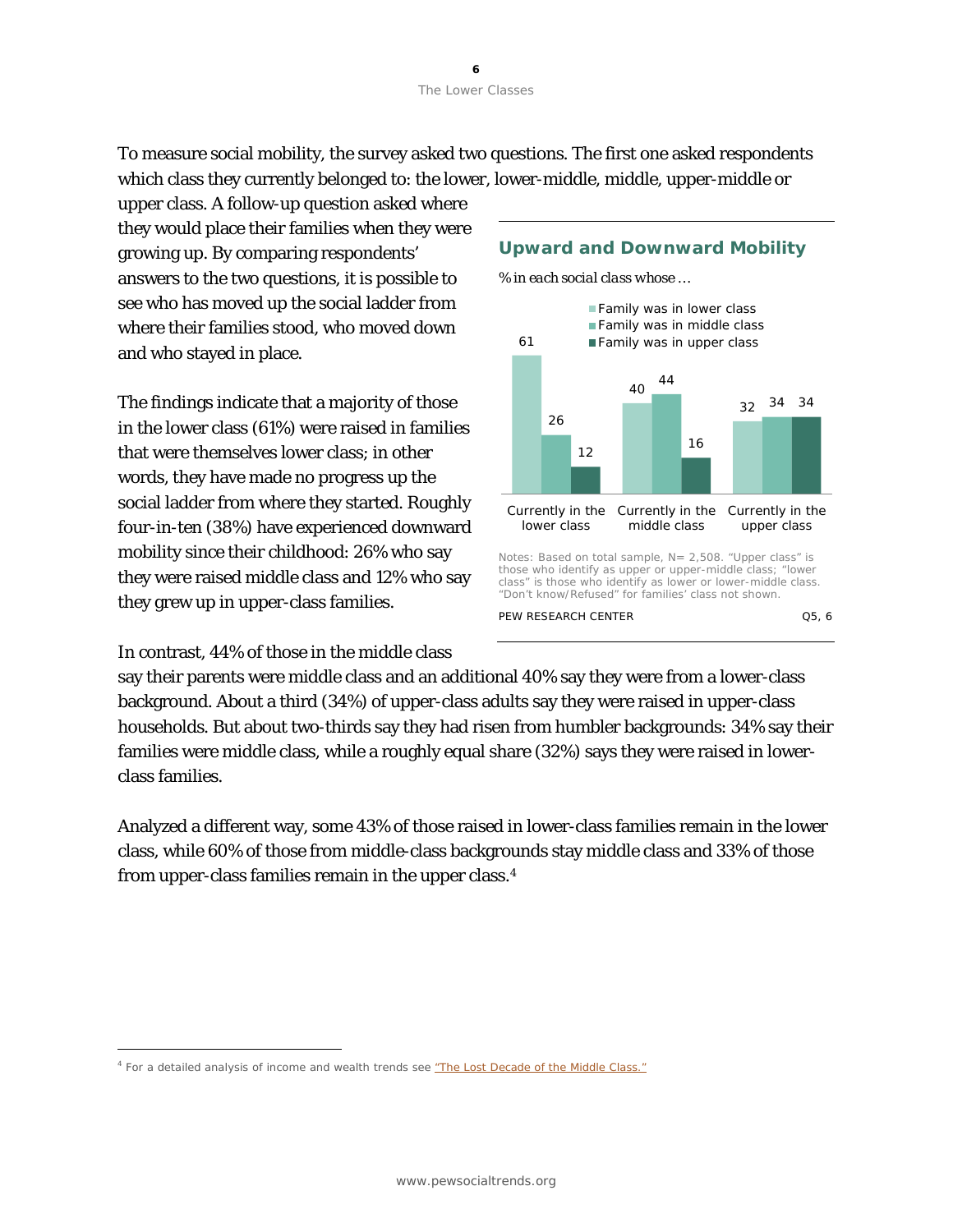#### **Hard Times and the Lower Class**

Americans in the lower class are more negative about their current financial standing and more pessimistic about their economic future than adults who place themselves in the middle or upper classes. Those in the lower classes also are significantly more likely than other Americans to doubt that hard work brings success.

According to the survey, about six-in-ten (63%) adults in the lower class say they are less financially secure today than they were 10 years ago. In contrast, about four-in-ten middle-class adults (42%) and a quarter (24%) of those who say they are in the upper class say their financial situation is more precarious now than it was a decade ago.

Their experiences in the past decade are echoed in their views of the current economy. About half (52%) of those in the lower classes say the current economy is "poor." In contrast, only about half that share of those in the upper class (27%) and 34% of middle-class adults have a similarly downbeat view.

The lower class is equally gloomy when looking ahead. About six-in-ten (58%) say they have little or no confidence that they will have enough money to live on in retirement. About three-quarters (77%) of those in the lower class also say it's harder to get ahead today than a decade ago.

#### **Hard Times Are Harder for the Lower Class**

*% in each social class who say …*



Notes: Based on total sample, N=2,508. "Lower class" is those who identify as lower or lower-middle class. "Upper class" is those who identify as upper or upper-middle class.

PEW RESEARCH CENTER Q19, 22, 7, 18, 9A1, 17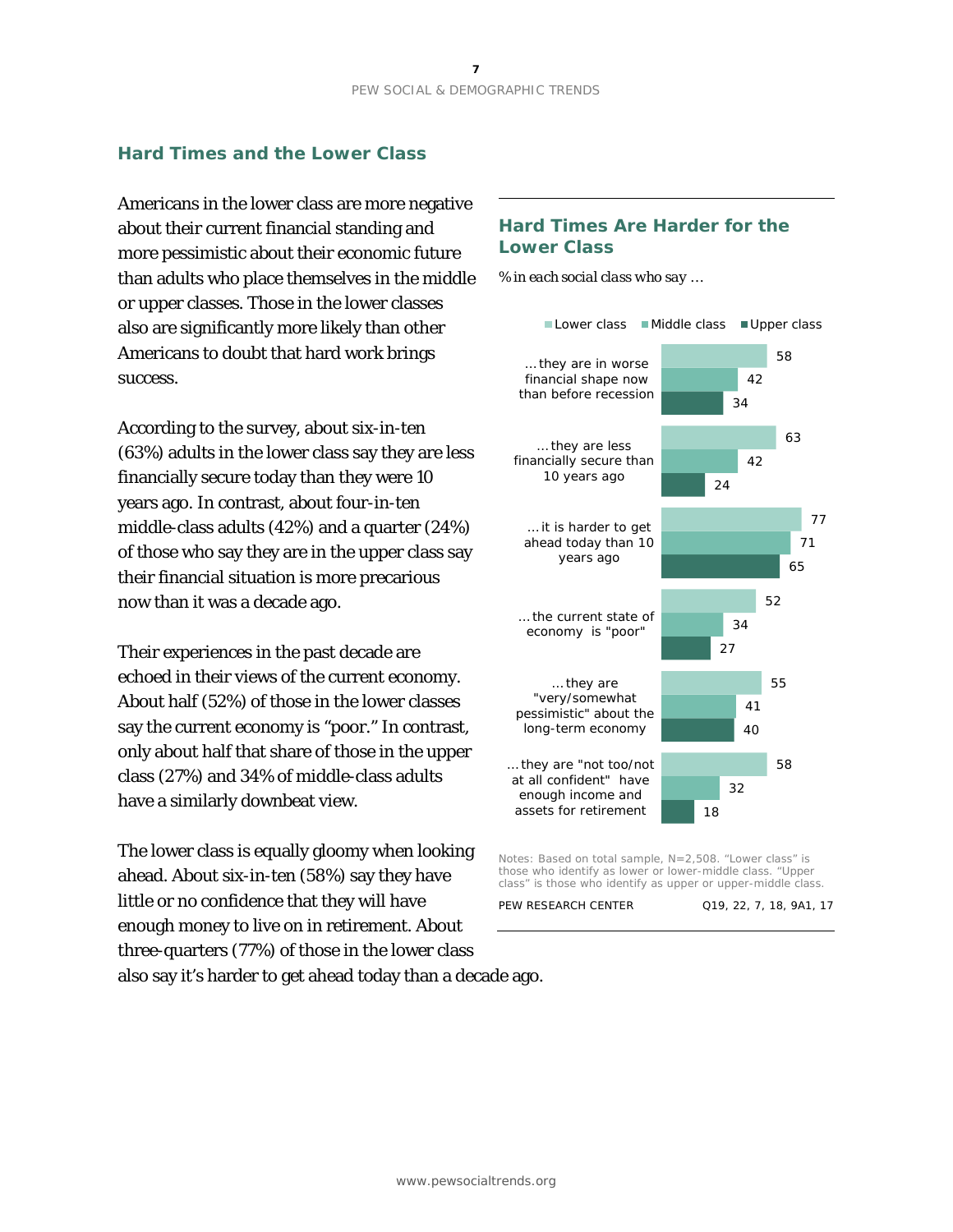The lower class also is sharply divided over whether hard work is the path to success. About half (51%) agree that "most people who want to get ahead can make it if they're willing to work hard." But nearly as many (45%) hold the contrary view that "hard work and determination are no guarantee of success." In contrast, big majorities of the middle and upper classes (67% and 71%, respectively) endorse the view that hard work is still a viable path to success.

## **Lower Class Less Satisfied**

By significant margins, those in the selfidentified lower classes say they are less satisfied than others with their family life, housing, education and finances. On many responses, the gap between the lower and middle classes is much larger than that between the middle and upper classes.

#### **Lower Class Less Likely to Believe Hard Work Brings Success**

*% in each social class who say …*

- Hard work and determination are no guarantee of success for most people
- Most people who want to get ahead can make it if they're willing to work hard



Notes: Based on total sample, N=2,508. "Upper class" is those who identify as upper or upper-middle class; "lower class" is those who identify as lower or lower-middle class. Voluntary responses of "Neither/both" and "Don't know/Refused" not shown.

#### PEW RESEARCH CENTER Q11

About four-in-ten (42%) people in the lower class say they are satisfied with their personal financial situations, compared with 72% of those in the middle class and 85% in the upper class. In regard to housing and education, about seven-in-ten in the lower class express satisfaction, compared with about nine-in-ten in both the middle and upper classes. The difference among classes extends to their family lives as well. About eight-in-ten (81%) in the lower class are satisfied with this aspect of their lives, compared with nearly 95% of those in the other classes.

Wider gaps emerge when measuring only those who are "very satisfied." Only 13% of lowerclass adults say they are "very satisfied" with their financial situation—less than half the rate of other Americans. About one-third of middle-class adults (32%) say they are very satisfied with their finances, and roughly half (49%) of the upper class say the same.

When it comes to housing, only 39% of lower-class Americans are very satisfied, well below the two-thirds of the middle class (67%) and three-quarters of upper-class adults (75%) who express that view. A similar gap exists regarding education. The percentage of lower-class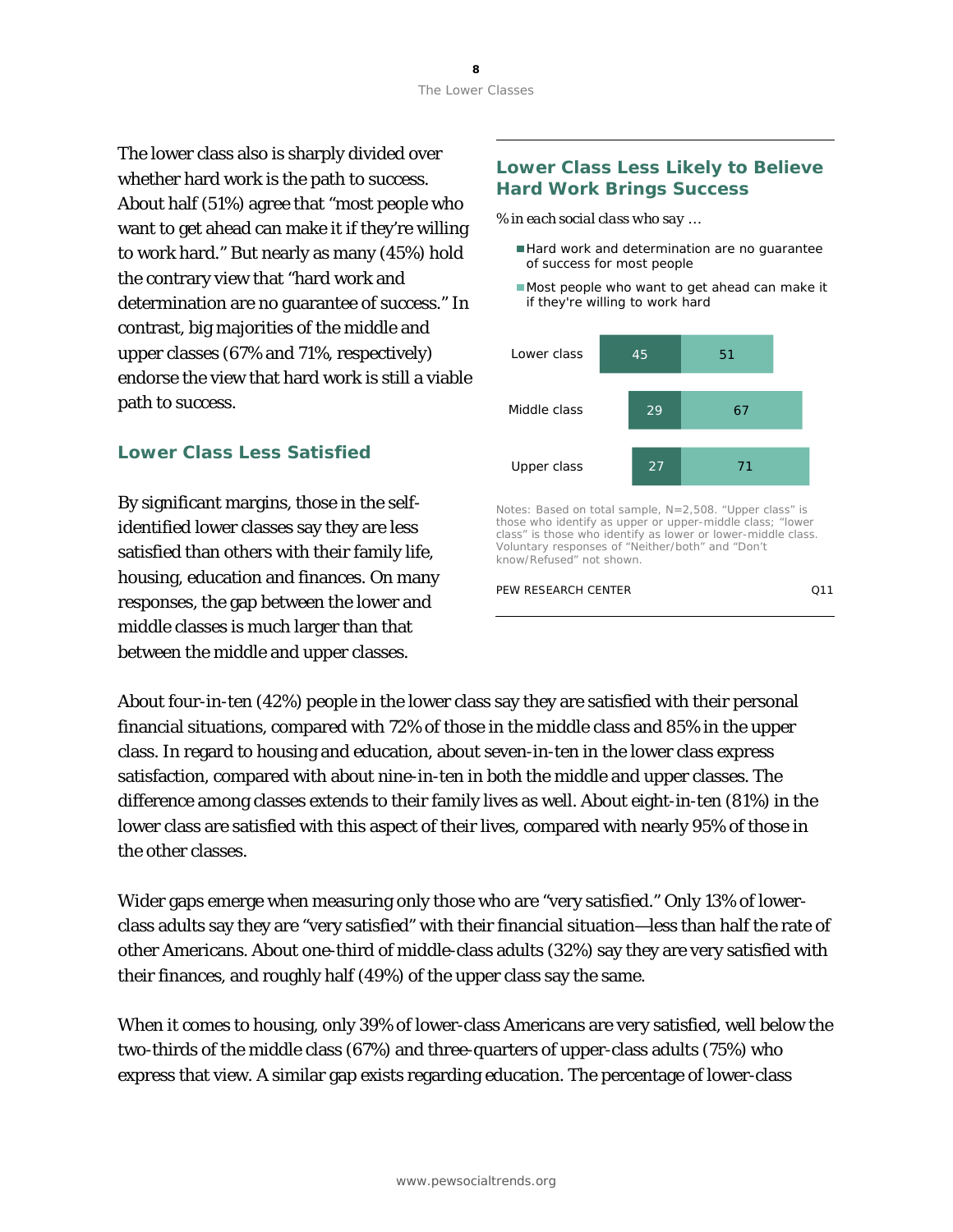adults who say they are "very" satisfied" is 34%, compared with 61% of the middle class and 79% of the upper class who express strong satisfaction with their education. The gap in strong satisfaction also exists in people's family lives. About six-in-ten (57%) adults who said they were in the lower classes are very satisfied, below the levels for the middle class (78%) and the upper class (85%).

Some differences emerge within the lower class, as well. On the issue of housing, 87% of owners are satisfied, but just six-in-ten (62%) renters agree. About three-in-four whites who say they are lower class (78%) are satisfied with their housing, a higher share than Hispanics (65%). Among blacks who place themselves in the lower classes, 69% are satisfied.

A similar pattern holds for views on their education. Among the lower class, about ninein-ten college graduates (92%) say they are satisfied with their education, compared with 67% of those who do not have bachelor's degrees. More than twice as many college graduates (73%) as non-college graduates (27%) say they are "very" satisfied on this measure. Three-quarters of lower-class whites, 69% of blacks and only 57% of Hispanics say they are satisfied with their education. Additionally, education is the one measure in which an age gap emerges. Among the lower class, about eight-in-ten (78%) adults ages 50 and older are satisfied with their education, compared with 66% of younger adults.

#### **Large Differences in Satisfaction Among Classes**

*% from each social class saying they are [very/somewhat satisfied] with their …*



Notes: Based on total sample, N=2,508. "Does not apply" and "Don't know/Refused" responses not shown. "Net" calculated before rounding.

| PEW RESEARCH CENTER | $Q2a-d$ |
|---------------------|---------|
|                     |         |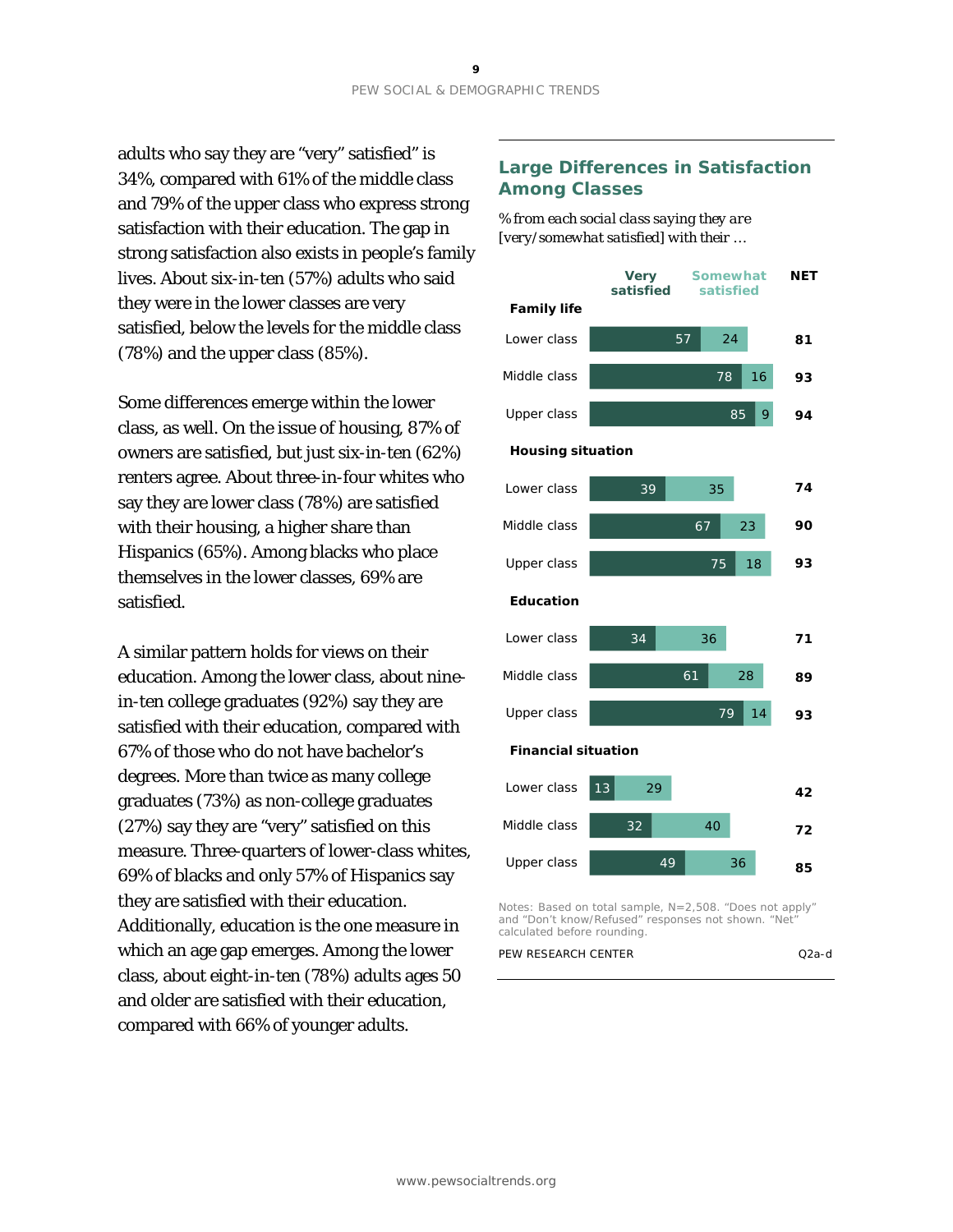The survey also found that family satisfaction varies somewhat by race and ethnicity. Nine-in-ten blacks (90%) in the lower class say they are satisfied with their family lives, compared with about eight-in-ten Hispanics (83%) and whites (79%).

## **Many Struggles in the Past Year**

Those in the lower class are much more likely than those in the other classes to have faced economic hardships in the past year, such as cutting back household spending in general; having trouble paying for rent, mortgage, medical care or bills in general; or having been laid off or lost their job. Just 11% of lower-class adults said none of these situations had occurred in the past year. Middle-class adults are three times as likely (33%) and upper class adults five times as likely (54%) to have escaped these problems.

One-in-three (34%) people in the lower class faced four or all five of the problems asked in the survey, compared with

#### **In the Past Year, Many Sacrifices for the Lower Class**

*% from each social class saying … happened to them in the past year*



#### **Who's Hurting in the Lower Class?**

*% of each class who experienced … problems in the past year*

|              | Zero | One | three | Two or Four or<br>five | Mean |
|--------------|------|-----|-------|------------------------|------|
| Lower class  | 11   | 15  | 40    | 34                     | 2.6  |
| Middle class | 33   | 30  | -27   | 10                     | 1.4  |
| Upper class  | 54   | 28  | 14    |                        | 0.8  |

Notes: Based on subsample of respondents who answered all five questions in the index,  $n=2.468$ .

| PEW RESEARCH CENTER | ี 220a-f |
|---------------------|----------|
|                     |          |

10% of middle-class adults and just 3% of the upper class.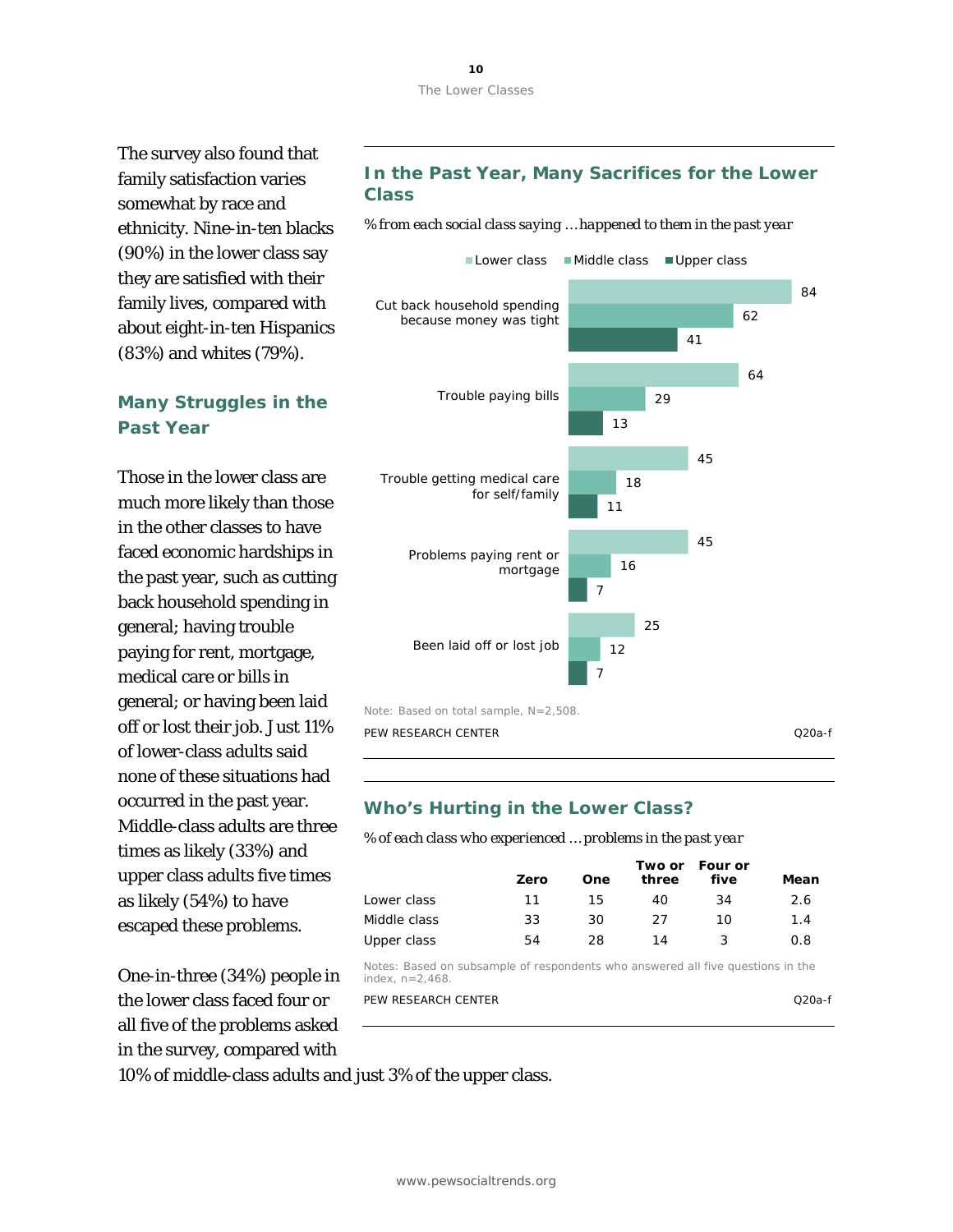With each of the five experiences, those in the lower class were at least twice as likely as the upper class and often the middle class to have encountered them in the past year. About eightin-ten people in the lower class (84%) cut back their household spending, compared with 62% of the middle class and 41% of the lower class. Six-in-ten lower-class adults (64%) had trouble paying their bills, more than twice the rate of the middle class (29%) or the upper class (13%).

Fully 45% had difficulty paying for medical care for themselves or their families. Just twoin-ten (18%) middle-class adults and one-inten upper-class adults (11%) faced a similar problem.

The same gap exists for problems with rent or mortgage—45% of the lower class said they had trouble paying for housing in the past year, as did 16% of the middle class and 7% of the upper class. One-in-four people (25%) in the lower class lost their job in the year prior to the survey, twice the rate of the middle class (12%) and about three times the rate of the upper class (7%).

Some of these problems have grown for the lower class since a 2008 Pew Research survey on the social classes. The 45% figure today that had trouble paying their rent or mortgage is up from 33% four years ago. Since that time, there also has been an increase in people who cut back on their household spending, from 75% then to 84% today.<sup>[5](#page-10-0)</sup>

Some demographic groups in the lower class fared differently than others in the past year. Men were twice as likely as women to have faced none of the five problems. Those ages 65 and older were also more than twice as likely as other age groups to have avoided those

 $\overline{a}$ 

#### **Who's Hurting Most in the Lower Class?**

*% of lower class who experienced … problems in the past year*

|                 | Zero | One | Two or<br>more | Mean |
|-----------------|------|-----|----------------|------|
| All lower class | 11   | 15  | 74             | 2.6  |
| Men             | 15   | 18  | 68             | 2.4  |
| Women           | 7    | 13  | 80             | 2.8  |
| 18-29           | 6    | 19  | 75             | 2.8  |
| $30 - 49$       | 10   | 13  | 78             | 2.8  |
| 50-64           | 12   | 13  | 76             | 2.7  |
| 65 and older    | 26   | 24  | 50             | 1.6  |
| White           | 10   | 17  | 73             | 2.6  |
| <b>Black</b>    | 9    | 11  | 80             | 2.8  |
| Hispanic        | 14   | 14  | 72             | 2.7  |
| College grad    | 21   | 26  | 53             | 2.0  |
| Some college    | 6    | 13  | 81             | 2.8  |
| HS grad or less | 11   | 14  | 75             | 2.7  |
| Owns home       | 15   | 21  | 64             | 2.2  |
| Rents home      | 9    | 12  | 79             | 2.9  |
| Married         | 15   | 20  | 64             | 2.3  |
| Unmarried       | 9    | 13  | 79             | 2.8  |

Notes: Based on subsample of self-described lower-class and lower-middle-class respondents who answered all five questions in the index, n=659. "Unmarried" are those who have never been married or are living with a partner, divorced, separated or widowed. Hispanics are of any race. Whites and blacks include only non-Hispanics.

PEW RESEARCH CENTER Q20a-f

<span id="page-10-0"></span><sup>5</sup> Not all of the items were the same on the two surveys. "Had trouble paying your bills" was not among problems asked in the 2008 survey.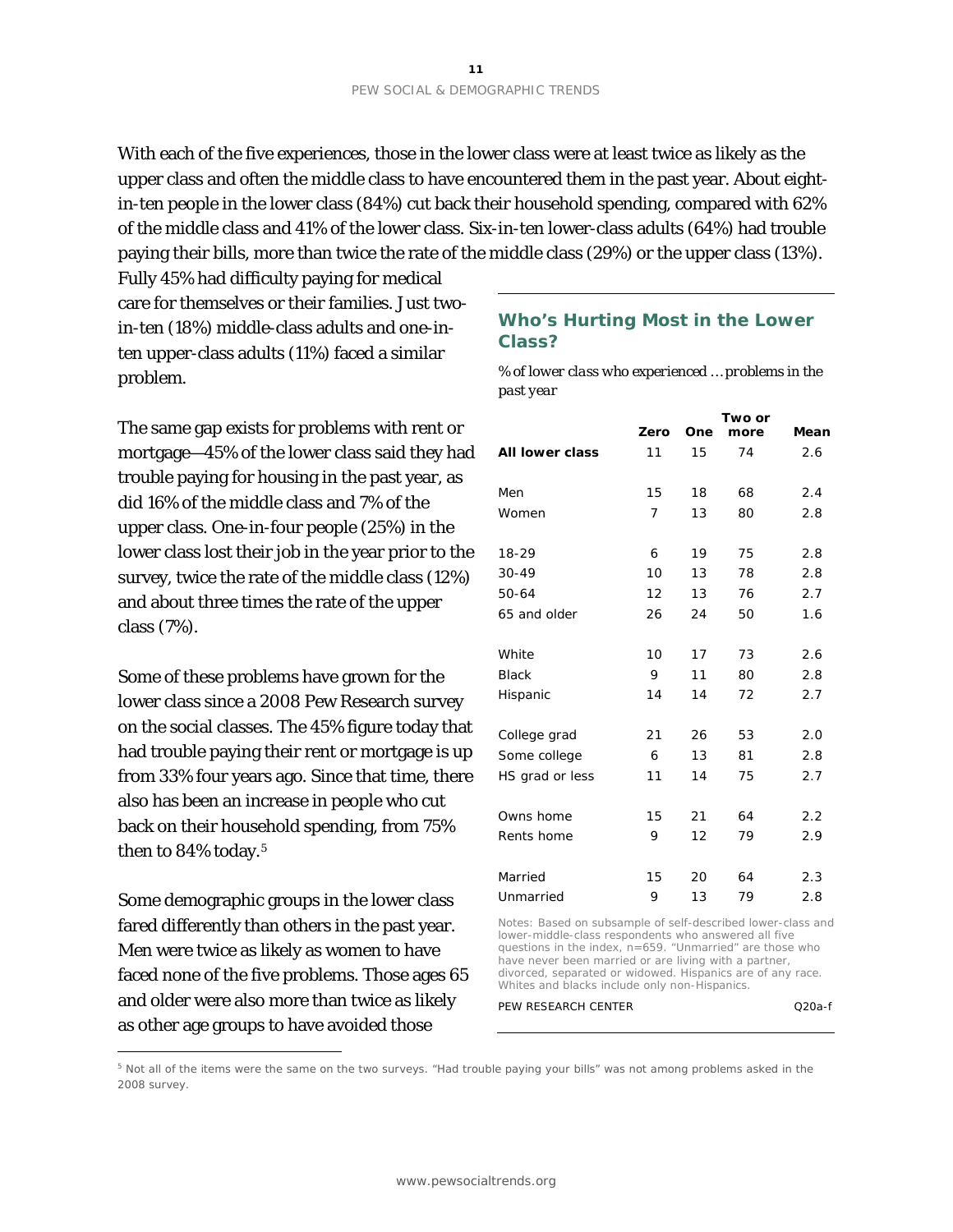hardships. Non-college graduates, unmarried adults and renters are also somewhat more likely than college graduates, married adults and homeowners to have had two or more problems in the last two months.

On each of the five problems, adults 65 and older said they had been better off than younger adults in the lower class. On average, they experienced about one less problem than other age groups.

With one exception, college graduates in the lower class were less likely to have faced these problems than those without a college degree. The trouble in the last year that affected college graduates equally as non-college graduates was losing a job, which happened to about one-infour people in both groups.

Women fared worse than men in the lower class in three of the five categories. They were more likely than men to have had to cut back on spending, had trouble paying the bills and had trouble paying for medical care. They were not significantly different when it came to paying rent or mortgage or losing a job.

### **Health and Wellness Woes**

Overall, those who say they are in the lower or lower-middle class are less happy, less healthy and more stressed than other social classes.

Compared with the upper class, the lower class is four times as likely to be in subpar health, three times as likely to be unhappy and twice as likely to be frequently stressed.

Four-in-ten (40%) lower-class Americans say their health in general is only fair or poor. Only about half as many middle-class Americans say the same (22%) and just one-in-ten (10%) in the upper class concur. In the lower class, two-in-ten (19%) are in "excellent" health, compared with three-in-ten (32%) in the middle class and roughly four-in-ten (44%) in the upper class. These results are largely unchanged from a 2008 Pew Research study on the social classes.

Not surprisingly, older people in the lower class register less satisfaction with their health. Among those ages 50 and older, 51% are in "only fair" or "poor" health, while 41% are in good health and 7% are in excellent health. By contrast, one-third (34%) of people younger than 50 are in only fair or poor health, and one-quarter (26%) register excellent health.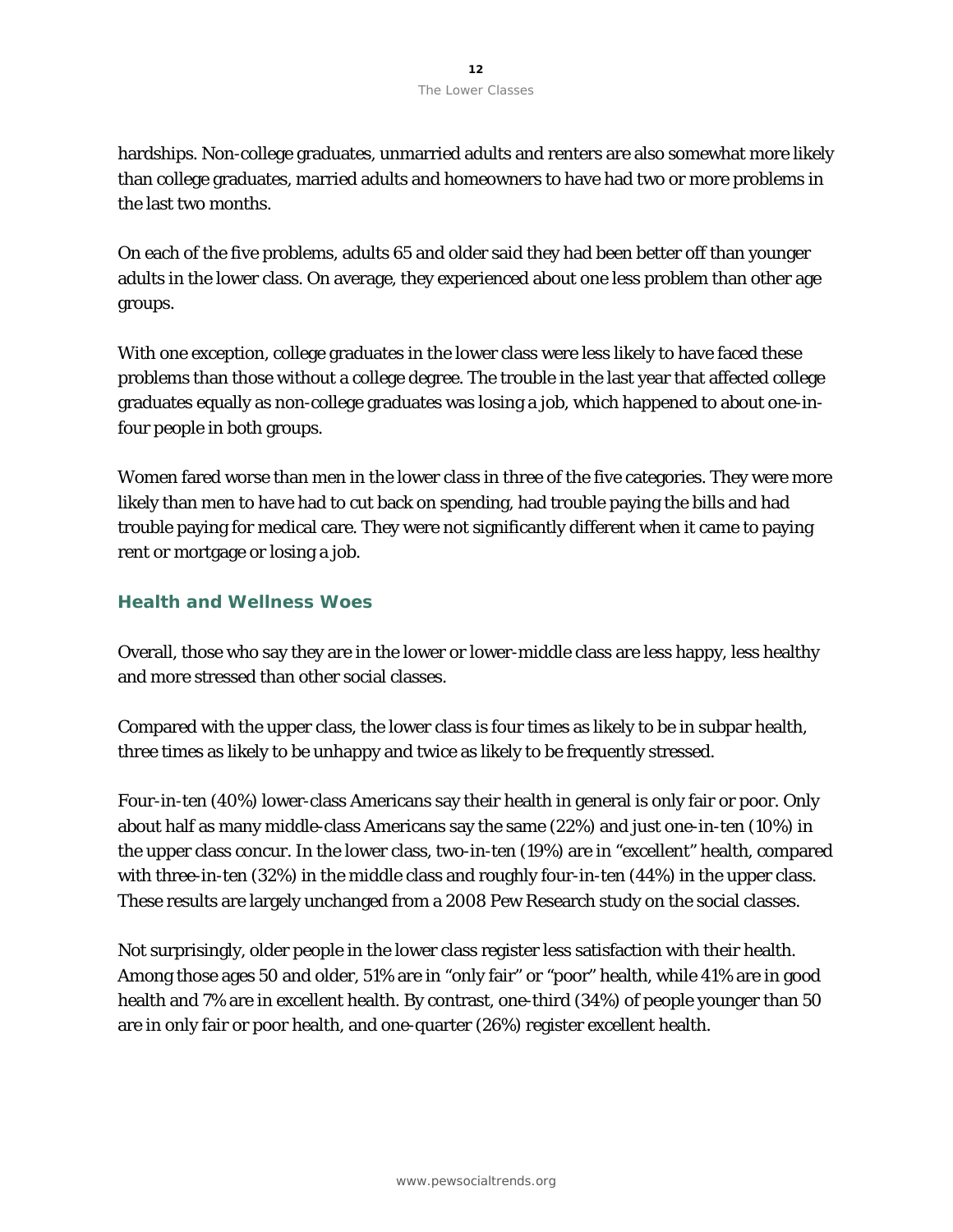In addition, men in the lower class are more likely than women to say they are in "excellent" health (23% vs. 14%). There is little significant difference among races and ethnicities.

About one-in-three people in the lower class (31%) say they are not too happy with how things are in their life, more than the middle class (18%) and three times as much as the lower class (10%). And only two-in-ten say they are "very happy," compared with three-inten in the middle class (32%) and four-in-ten in the upper class (42%).

Inside the lower class, those ages 50 and older (41%) are more likely than younger generations (26%) to say they are "not too happy," although similar percentages say they are "very happy" (19% of those 50 and older and 21% of those younger than 50). Whites are less likely than minorities to say they are "very happy" with their lives. Just 17% of whites in the lower class say this, which is less than blacks (28%) and Hispanics (29%).

About six-in-ten (58%) people in the lower class say they are "frequently" stressed. Only four-in-ten in the middle class (37%) and three-in-ten in the upper class (29%) say the same.

Whites in the lower class were particularly likely to say they were frequently stressed.

# **Hurting Physically and Mentally**

#### **Few Are Very Happy …**

*Generally, how would you say things are these days in your life? (%)*



**… Many Say Their Health Is Not Good …** *% who rate their health in general these days as …*



**… And a Majority Are Frequently Stressed** *In general, how often do you experience stress in your life?*



About two-thirds of whites (65%) are frequently stressed, significantly more than blacks (46%) and Hispanics (37%). Adults ages 18 to 64 are more likely to be often stressed than older adults (61% vs. 31%).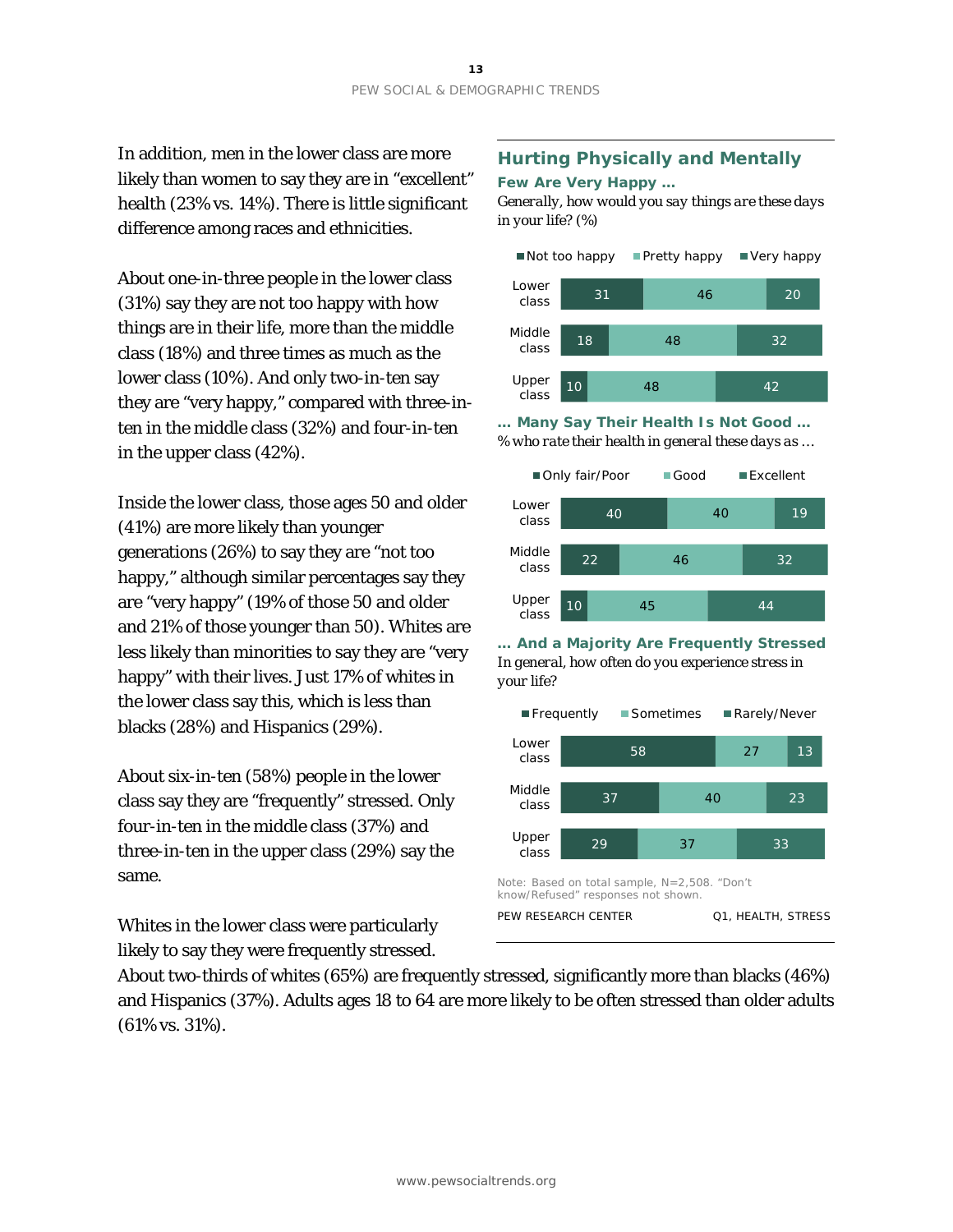## **Dissatisfied and Not Making Progress at Work**

About three-in-ten employed lower-class adults (28%) say they are dissatisfied with their jobs, and they are several times as likely as those in other classes to say that. About seven-in-ten (71%) say they are satisfied, and an overwhelming 93% of the middle and upper classes express job satisfaction.

Employed women in the lower class are more likely than men to express dissatisfaction (35% vs. 23%). Employed adults in the lower class ages 18 to 49 are twice as likely as those 50 and older to say they are not satisfied with their jobs (32% vs. 16%).

People in the self-described lower class also are much more likely than others to say they are not advancing in their careers. Among those who are not retired, four-in-ten in the lower class (39%) state that they are not making progress in their work or career goals. This is about twice the rate of those in the middle class (18%) and nearly four times the rate of those in the upper class (10%).

Among those who say they are in the lower class, women are twice as likely as men to say they are not making progress. About half (53%) say they are not meeting their career goals, compared with 26% of men. Additionally, about six-in-ten (59%) non-retired adults ages

#### **Many Not Advancing in Career**

*% saying in terms of work or career goals, they are …*



Notes: Based on all non-retired adults, n=1,659. Voluntary responses of "No change," "Does not apply" and "Don't know/Refused" not shown.

```
PEW RESEARCH CENTER Q14
```
# **Far More in Lower Class Dissatisfied with Their Jobs**



50 and older say they are not making progress, as do 32% of those younger than 50.

Similar proportions of each class are currently employed, but the lower class has more parttime workers who would prefer to work full time than the other classes and also higher rates of unemployed people looking for work.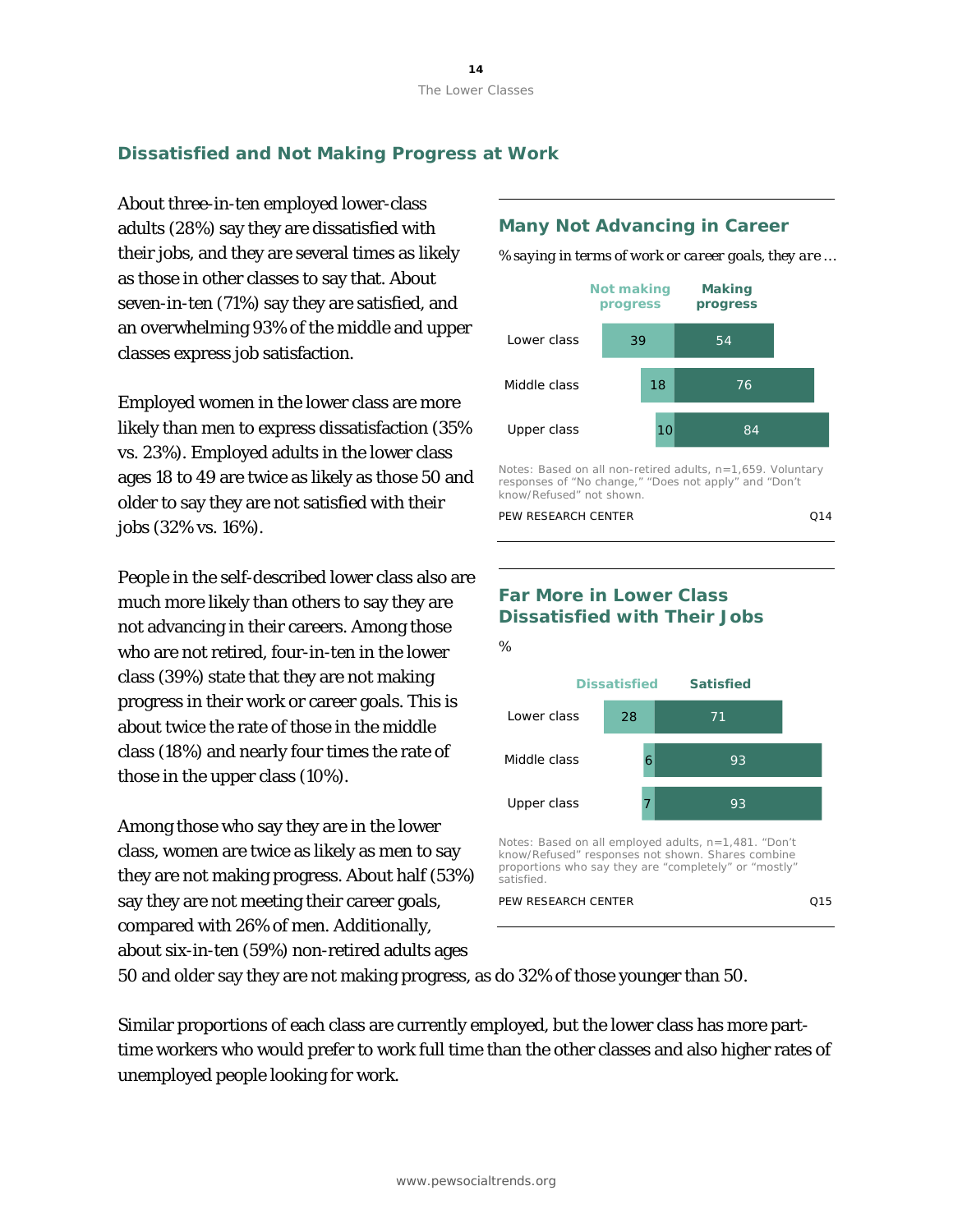In the lower class, 37% of adults say they do not have a job, compared with 36% of the middle class and 30% of the upper class. But three-in-ten (31%) of those in the lower classes who are not employed are currently looking for work, while two-in-ten (21%) of the middle class and 16% of the upper class are not employed and looking for a job.

About two-in-ten (17%) in the lower class work part time, roughly equal to other classes. However, part-time workers in the lower class are much more likely to want full-time employment than others. Eight-in-ten (82%) say they would prefer to be working full time, while only 36% of part-time workers in the other classes say they want a full-time job.

## **Some Optimism for the Next Generation**

There is a mixed verdict when people are asked about their children's future standard of living. Four-in-ten lower-class adults (41%) expect their children to be better off than them at their current age, which is similar to the percentage of the middle class and upper class. However, roughly one-third of the lower class (35%) believes that their kids will be worse off than they are. That share is greater than the middle class (26%) and about twice as large as the upper class (18%).

#### **Four-in-Ten of All Classes Think Children Will Be Better Off**

*% of each class saying when their children are at the age they are now, their standard of living will be …*



Notes: Based on all adults, N=2,508. Voluntary responses of "No children" and "Don't know/Refused" not shown.

PEW RESEARCH CENTER Q4